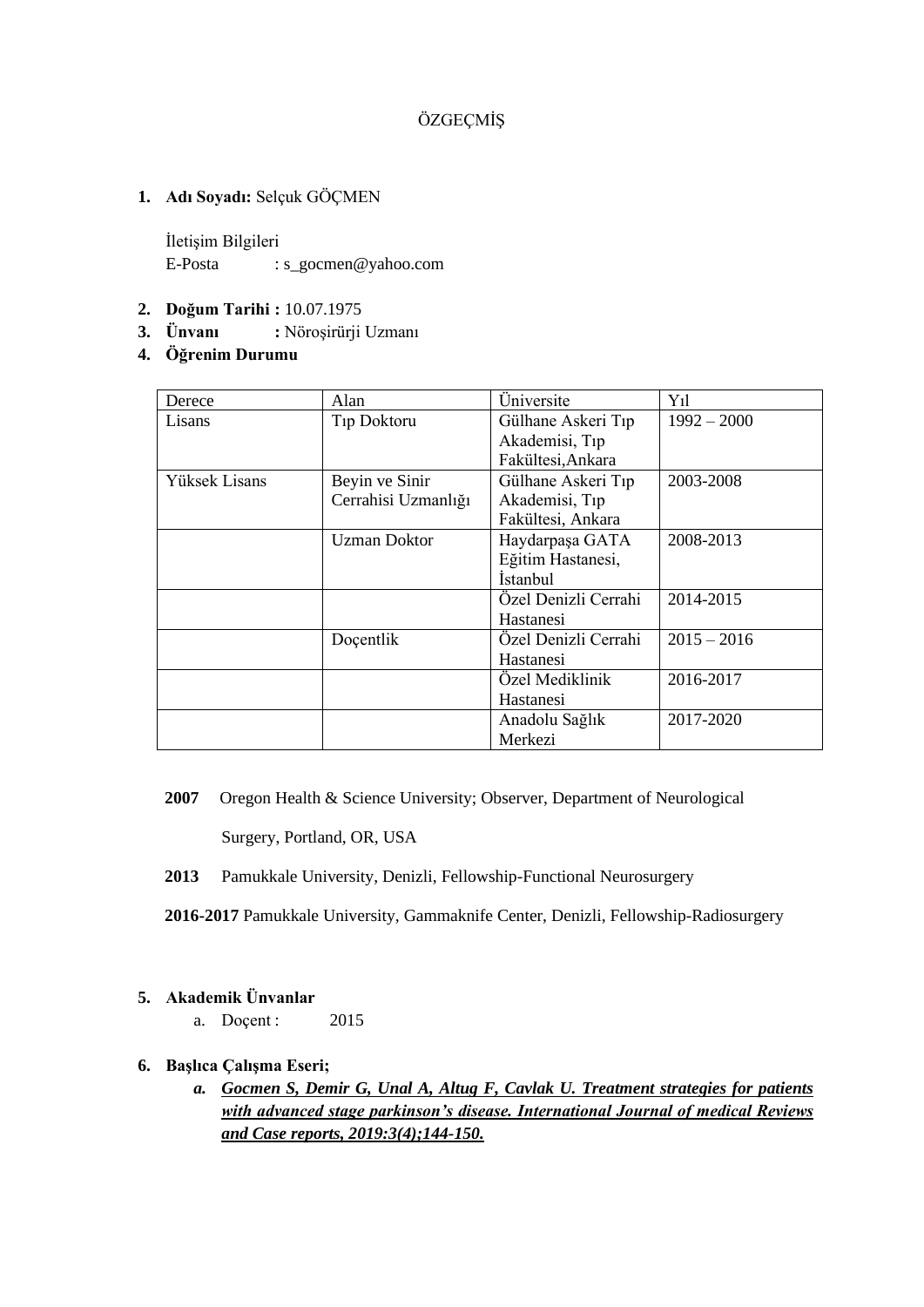*b. Kahraman S, Gocmen S, Alpsan Gokmen MH, Acka G, Pusat S. Intraoperative Neurophysiologic monitoring for lumbar intradural schwannomas: Does it affect clinical outcome? World Neurosurg 2019:24;789-792.*

## **7. Yayınlar**

## **a. Uluslararası Yayınlar**

- 1. Kahraman S, Kayali H, Atabey C, Acar F, **Gocmen S**. The accuracy of near-infrared spectroscopy in detection of subdural and epidural hematomas. J Trauma. 2006 Dec; 61(6): 1480-3.
- 2. Sirin S, Kahraman S, **Gocmen S**, Erdogan E. A rare combination of a developmental venous anomaly with a varix. Case report. J Neurosurg Pediatr. 2008 Feb;1(2):156-9
- 3. Duz B, **Gocmen S**, Secer HI, Basal S, Gonul E. Tethered cord syndrome in adulthood. J spinal Cord Med. 2008;31(3):272-8.
- 4. Kahraman S, Anik I, **Gocmen S**, Sirin S. Extradural giant multiloculated arachnoid cyst causing spinal cord compression in a child. J spinal Cord Med. 2008;31(3):306-8.
- 5. Duz B, **Gocmen S**, Secer HI, Ongoru O, Gonul E. Intramedullary Primary Cervical Melanoma. Neurosurgery Q. 2009 Sep;19(3):217-8.
- 6. **Gocmen S**, Gamsizkan M, Onguru O, Sefali M, Erdogan E. Primary dural lymphoma mimicking a subdural hematoma. J Clin Neurosci. 2010 Mar;17(3):380-2.
- 7. **Gocmen S**, Kutlay M, Atabey C, Topuz AK, Demircan MN, Velioglu M. A direct Carotidcavernous fistula due to penetrating trauma by a knitting needle to the temporal region. Arch Clin Exp Surg 2012;1(4):261-264.
- 8. **Gocmen S**, Sirin S, Oysul K, Ulas UH, Oztas E. The effects of Low-Dose Radiation in the treatment of sciatic nerve injury in rats. Turkish Neurosurgery 2012;22(2):167-173.
- 9. Atabey C, **Gocmen S**, Simsek H, Zorlu E, Demircan MN, Colak A, Dinc C. Surgical results of degenerative spondylolisthesis patients over 70 years old: A single-center experience and clinical outcomes. Turkish Neurosurgery 2012;22(5):534-539.
- 10. **Gocmen S**, Atabey C, Guven G, Simsek H, Colak A. Management of Spinal epidural Lipomatosis: A report of two cases. J Neurol. Sci.(Turk) 2012;29(4):851-856.
- 11. **Gocmen S**, Aysal BK, Eroglu A, Sahin C, Uygur F, Demircan MN. Intracranial extension of squamous cell carcinoma of the scalp: A case report. J Neurol. Sci.(Turk) 2013;30(2):391-395.
- 12. Atabey C, **Gocmen S**, Kucukodaci Z, Demircan MN. Results of the effect of octenidine dihydrochloride 0.1% and phenoxyethanol 2% on rat CNS in the experimental cranial surgery. HealthMED 2013;9(7):2595-2599.
- 13. Erbas YC, **Gocmen S**, Kendirli MT, Atac GK, Erdogan E. Neurovascular compression of the left rostral ventrolateral medulla: Clinic findings and surgical result. J Neurol. Sci.(Turk) 2013;30(3):607-611.
- 14. **Gocmen S**, Kutlay M, Erikci A, Atabey C, Sayan O, Haholu A. Central Nervous system involvement of T-cell prolymphocytic leukemia diagnosed with stereotactic brain biopsy: case report. Turk J Hematol 2014;31:75-78, DOI: 10.4274/ Tjh. 2012.0028.
- 15. **Gocmen S**, Topuz AK, Atabey C, Simsek H, Keklikci K, Rodop O. Peripheral nerve injuries due to osteochondromas: analysis of 20 cases and review of the literature. J Neurosurg. 2014 May;120(5):1105-12. Doi: 10.3171/2013.11.JNS13310
- 16. **Gocmen S**, Celiker O, Topcu A, Panteli A, Acar G, Acar F. Reuse of internal pulse generator in cases of infection after deep brain stimulation surgery. Stereotact Funct Neurosurg. 2014;92(3):140-4.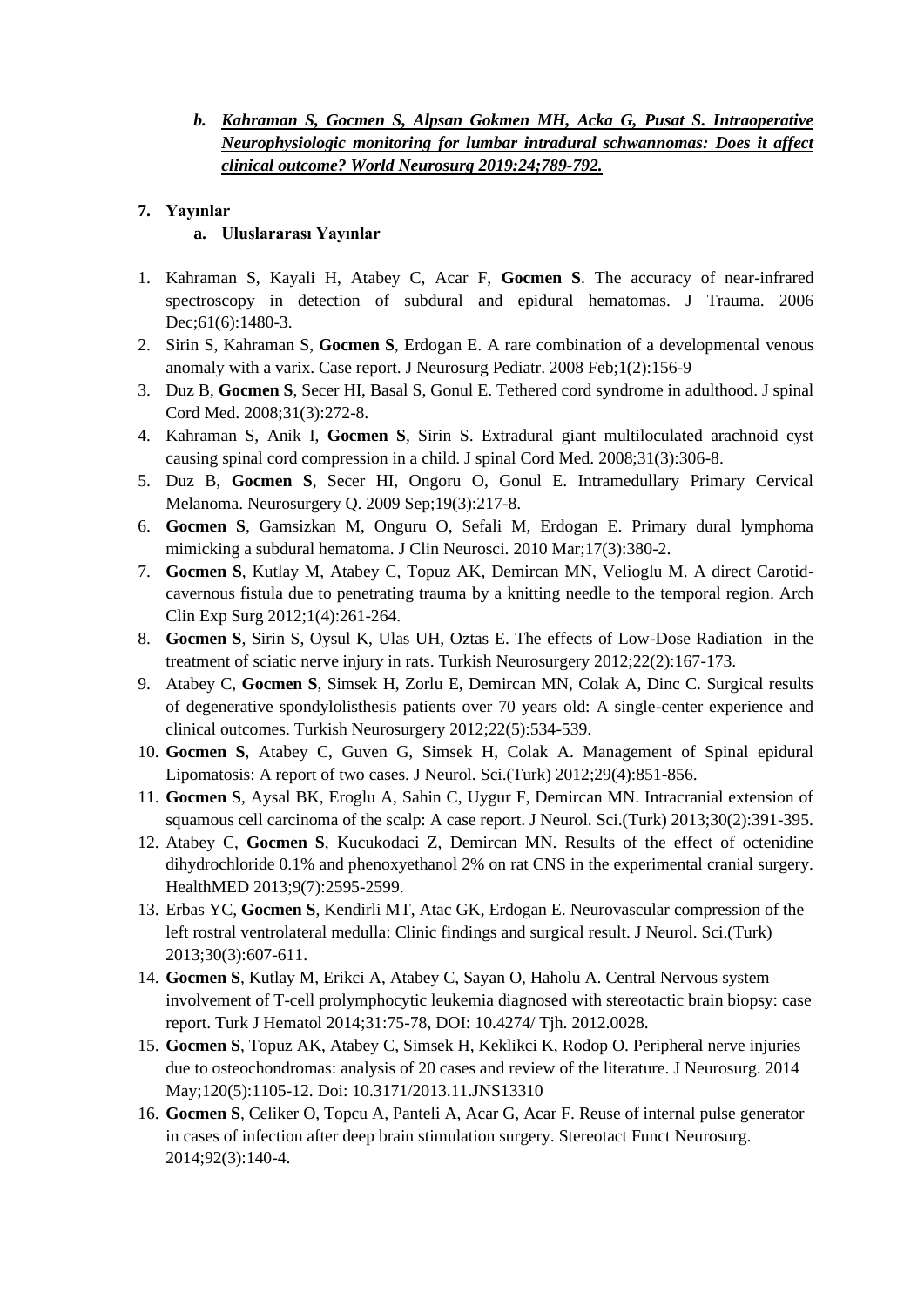- 17. Citisli V, Kocaoglu M, **Gocmen S**, Korucu M. Unusual presentation of multiple nerve entrapment: A case report. Pan Afr Med J 2014 Nov 15;19:283.
- 18. **Gocmen S**, Colak A, Mutlu B, Asan A. Is back pain a diagnostic problem in clinical practices? A rare case report. Agri 2015 Jul;27(3):163-5.
- 19. Kocaoglu M, **Gocmen S**, Celiker O, Celiker D, Topcu A, Coskun E. Melanotic neuroectodermal tumor of infancy in the skull: a case report. The Turkish Journal of Pediatrics 2015;57:183-185.
- 20. Acar G, **Gocmen S**, Kocaoglu M, Civlan S, Zisakis A, Acar F. Bilateral pallidotomy by using deep brain stimulation electrode in Parkinson's Disease. Insights in Neurosurgery, 2016;2(13):1-4.
- 21. Eroglu A, Gunaydin A, **Gocmen S**, Pusat S, Atabey C. Types of herniated discs and outcomes of lumbar microsurgical discectomy with extended foraminotomy among young Turkish army personnel. Medical Sciense and Discovery 2018;5(11)374-9.
- 22. **Gocmen S**, Demir G, Unal A, Altug F, Cavlak U. Treatment strategies for patients with advanced stage parkinson's disease. International Journal of medical Reviews and Case reports, 2019:3(4);144-150.
- 23. Pusat S, Erbas YC, **Gocmen S**, Kocaoglu M, Erdogan M. Natural course of myxopapillary ependymoma: Unusual Case Report and Review of Literature. World Neurosurg 2019;121:239-242.
- 24. Kahraman S, **Gocmen S**, Alpsan Gokmen MH, Acka G, Pusat S. Intraoperative Neurophysiologic monitoring for lumbar intradural schwannomas: Does it affect clinical outcome? World Neurosurg 2019:24;789-792.

#### **b. Ulusal Yayınlar**

- 1. Secer HI, **Gocmen S**, Cansever T, Kaplan M, Gonul E. Clinical and radiological effects of the treatment modalities in a case of arachnoid cyst rupture. Fırat Tıp Dergisi. 2009;14(1):97-100.
- 2. **Gocmen S**, Topuz AK, Atabey C, Guven G, Demircan MN, Berber U.Cystic meningiomas: report of three cases. *Gülhane Tıp Derg.* 2011;53:69-73.
- 3. Topuz AK, Eroglu A, Atabey C, **Gocmen S**, Kutlay M, Demircan MD. Periferik sinir yaralanmalarında geç dönem Cerrahi tedavi sonuçlarımız. Türk Nöroşirürji Dergisi 2011; 21(1): 8-13
- 4. Topuz AK, Eroglu A, Atabey C, Dinc C, **Gocmen S**, Colak A, Demircan MN.Nüks 18 Karpal Tünel Sendromu Olgusu ve Nedenlerinin Değerlendirilmesi. Türk Nöroşirürji Dergisi 2012;22(1):10-15.
- 5. Topuz AK, Eroglu A, **Gocmen S**, Atabey C, Colak A, Demircan MN. Kesici Alet Yaralnmasına Bağlı İzole Dorsal Skapular Sinir Lezyonu: Olgu Sunumu. Türk Nöroşirürji Dergisi 2012;22(2):130-133.
- 6. **Gocmen S**, Ocal S, Atabey C, Acar F, Timurkaynak E.Nöroşirürji Yoğun Bakımında 6 Aydan Uzun Hospitalize Edilen Olguların Deskriptif Çalışması. Türk Nöroşirürji Dergisi 2012;22(2):92-99.
- 7. Erbas YC, **Gocmen S**, Yilmaz E, Erdogan E. Lomber Radikülopatiye Neden olan Sinovyal Kist: Olgu Sunumu. Ortadogu Medical Journal 2013:5(1);53-54.
- 8. **Gocmen S**, Zorlu E, Atabey C, Topuz AK, Colak A, Demircan MN. C1 Dumbbell Tümör:Bir Olgu Sunumu. Türk Nöroşirürji Dergisi 2013;23(1):85-87.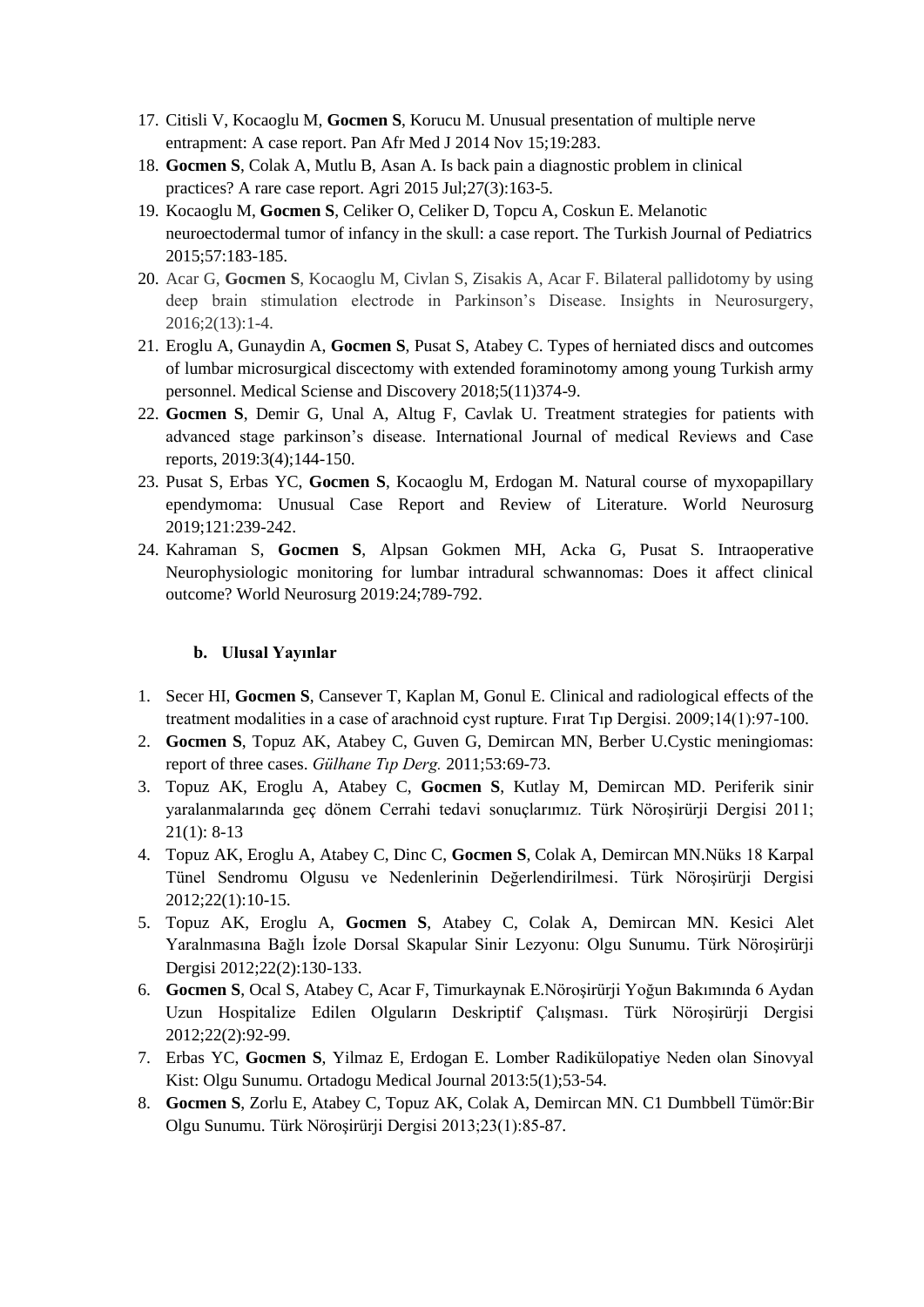- 9. Atabey C, Eroglu A, Topuz AK, **Gocmen S**, Demircan MN.Lumboperitoneal Şant Cerrahisinin Nadir Görülen Bir Komplikasyonu; Radikülopati: Bir Olgu Sunumu. Türk Nöroşirürji Dergisi 2013;23(1):92-95.
- 10. **Gocmen S**, Eroglu A, Topuz AK, Atabey C, Zorlu E.Pralidoksim Oto-enjektör Yarlanmasına Bağlı Gelişen Median Sinir Lezyonu: Bir Olgu Sunumu. Türk Nöroşirürji Dergisi 2013;23(1):100-102.
- 11. **Gocmen S**, Colak A. Pediatrik Hidrosefali Sınıflaması ve Patofizyoloji. Türk Nöroşirürji Dergisi 2013;23(2):174-179.
- 12. Citisli V, Kocaoglu M, Ibrahimoglu M, **Gocmen S**. Üç Seviyeli Komşu Olmayan Torakal Vertebra Çökme Fraktürü: Olgu Sunumu. Causapedia 2014;3:800,1-4.
- 13. Erbas C, **Gocmen S**, Kocaoglu M, Citisli V, Erdogan E. Foramen magnum meningioma: Olgu Sunumu. Causapedia 2014;3:873, 1-4.
- 14. **Gocmen S**, Kocaoglu M, Acar G, Acar F. Hareket Bozukluklarında Lezyon Cerrahileri. Türk Nöroşirürji Dergisi 2014;24(2):200-203.
- 15. **Gocmen S**, Colak A. Pediatrik Hidrosefali Sınıflaması ve Patofizyoloji. Türkiye Klinikleri J Neurosurg-Special Topics 2015;5(1):10-4
- 16. Atabey C, Zorlu E, Kurt H, **Gocmen S**, Unsal D, Dinc C, Demircan MN. Lomber spinal cerrahi sonrası ağrının azaltılmasında en ekonomik yöntem: Soğuk kompresyon uygulaması. Gülhane Tıp Derg 2016;58:33-36.
- 17. Gokmen Alpsan MH, **Gocmen S.** Warfarin-Induced Vertebra Fracture: A Case Report. Medical Journal of Mugla Sitki Kocman University 2018;5(2):25-26.
- 18. **Gocmen S**, Uçar T. Thoraco-Lumbar Spinal Cord and Dorsal Kök Ganglion Stimülasyonu. Türk Nöroşirürji Dergisi 2019;29(2):169-174.
- 19. Gok S, **Gocmen S**, Senturk T. Travma sonrası derialtı hematomla prezente olan soliter kalvarial nörofibroma. Med Bull Haseki 2019; 57;441-444.

#### **Diğer yayınlar**

- 1. **Gocmen S.** "Subaraknoid Kanama Komplikasyonları ve Tedavisi". Bölüm 48, Derleme, sayfa 48-51. Türk Nöroşirürji Derneği Ankara Mart, 2016.
- 2. **Gocmen S,** Acka G, Kahraman S**. Yaşlanan Omurga** "Metastatik Omurga Tümörlü Yaşlı Hastaya Yaklaşım". Bölüm 84, sayfa 453-461. Türk Nöroşirürji Derneği Ankara 2019.

## **c. Uluslararası Bildiriler**

- 1. **Gocmen S,** Sirin S, Oysul K, Ulas U, Oztas E. The Effects of Low-dose Radiation in the Treatment of Sciatic Nevre Injury in Rats. Marseille Neurosurgery 2009, Joint Annual Meeting EANS-SFNC, Marseille, France, March 27-31, 2009.
- 2. C. Atabey, M Kutlay, K. Topuz, **S. Gocmen,** G Guven, M.N. Demircan. Demographical aspects of central large lumbar disc herniation. Eurospine, Vienna, Austria, September 15-17, 2010.
- 3. K. Topuz, C. Atabey, A. Colak, G Guven, M Kutlay, **S. Gocmen,** M.N. Demircan. Outcomes of delayed surgery for single suture craniosynostosis: a case report and review of the literature. Child's Nervous System 2010;26(4): PP 35.
- 4. C. Atabey, **S. Gocmen,** A. Colak, A.K. Topuz, M.N. Demircan. Management of head trauma due to landmine explosions: from battle field to operation room. 14th European Congress of Neurosurgery (EANS), Rome, Italy, October 9-14,2011.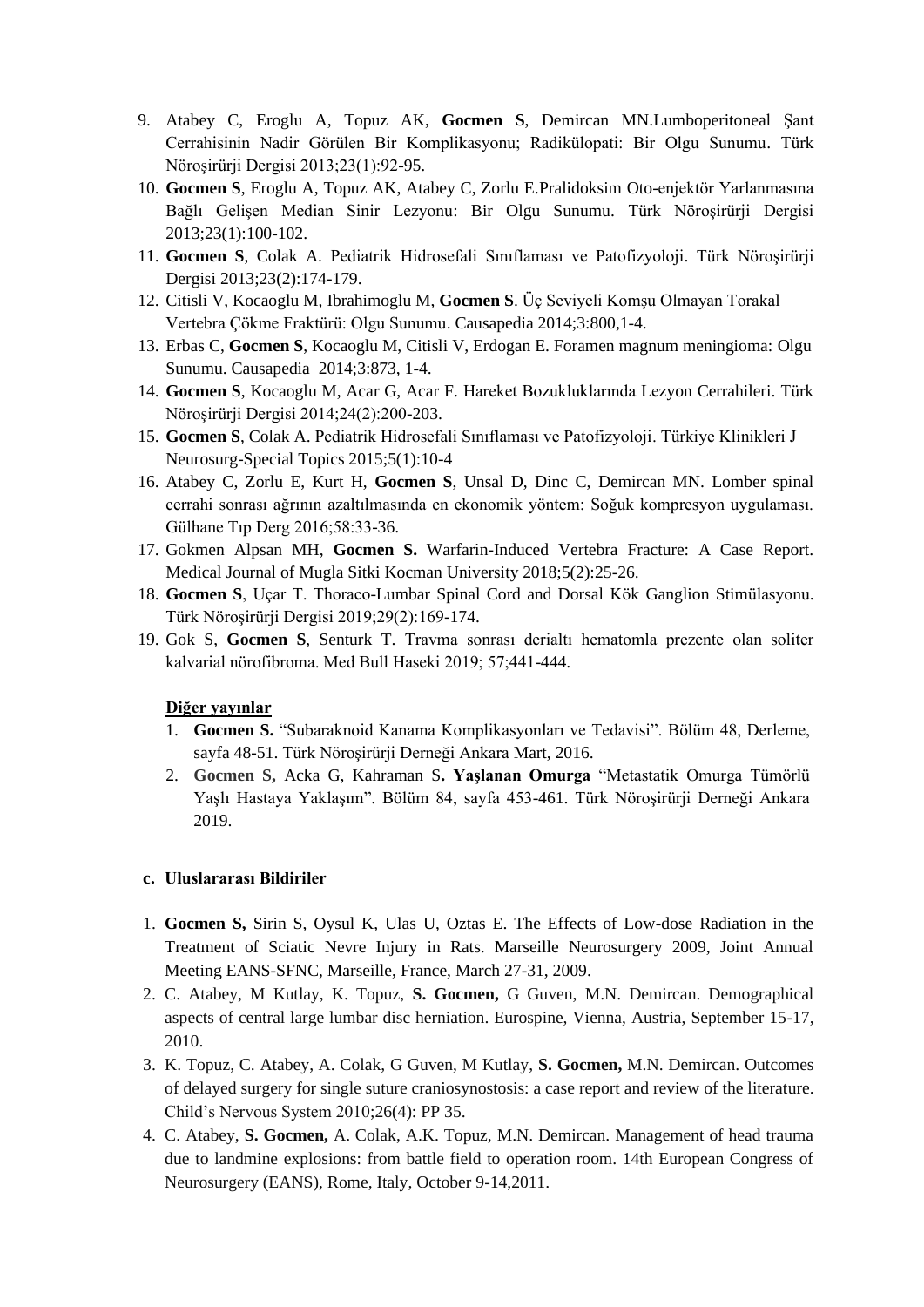- 5. Atabey C, **Gocmen S**, Zorlu E, Demircan MN, Colak A, Dinc C. C1-C2 anterior plate fixation of type III odontoid fracture by retropharyngeal approach: A case report. Spineweek, Amsterdam, Nederland, 28 May-1 June, 2012.
- 6. **S. Gocmen,** S. Ocal, C. Atabey, F. Acar, E. Timurkaynak. The descriptive of long hospitalization patients (more than 6 months) in neurosurgery intensive care unit. 9<sup>th</sup> Turkish Congress of Medical and Surgical Intensive Care Medicine&1th Euro-Asian Critical Care Meeting, Ankara, Turkey, November 27-30,2012.
- 7. **Gocmen S**, Topuz K, Atabey C, Simsek H, Keklikci K, Rodop O. Peripheral Nerve Injuries Due to Osteochondromas: Analysis of Twenty Cases and Review of the Literature. 15<sup>th</sup> World Federation of Neurosurgical Societies, Seoul, Korea, September 8-13, 2013. (Oral presentation)
- 8. Atabey C, **Gocmen S**, Simsek H, Zorlu E, Demircan MN, Colak A, Dinc C. Surgical results of degenerative spondylolisthesis patients over 70 years old: A single-center experience and clinical outcomes. 15<sup>th</sup> World Federation of Neurosurgical Societies, Seoul, Korea, September 8-13, 2013. (Oral presentation)
- 9. **Gocmen S**, Sirin S, Onguru O, Oysul K. Pleomorphic Xantoastrocytoma with Malign Transformation: An unusual case report. 6<sup>th</sup> Evidence Based Multidisciplinary Neurooncology Symposium, İstanbul, Turkey, November 01-02, 2013.
- 10.Atabey C, **Gocmen S**, Kucukodaci Z, Demircan MN. Results of the effect of octenidine dihydrochloride 0.1% and phenoxyethanol 2% on rat CNS in the experimental cranial surgery. Congress of the European Association of Neurosurgical Societies (EANS 2013), Tel Aviv, Israel, November 11-14, 2013.
- 11.**Gocmen S**, Celiker O, Topcu A, Panteli A, Acar G, Acar F. Reuse of internal pulse generator in infected cases after deep brain stimulation surgery. 10<sup>th</sup> Asian Congress of Neurological Surgeons, Astana, Kazakhstan, September 9-12, 2014, OP 122, 54 (Oral presentation).
- 12.**S Gocmen**, AK Topuz, G Guven, MN Demircan, U Berber. Cystic Meningiomas: Report of Three Cases. 10<sup>th</sup> Asian Congress of Neurological Surgeons, Astana, Kazakhstan, September 9-12, 2014, EP 61, 78.
- 13.M Kocaoglu**, S Gocmen,** O Celiker, D Celiker, A Topcu, E Coskun. Locally Aggressive Tumor of the Skull in Infancy: A Melanocytic Neuroectodermal Tumor. 10<sup>th</sup> Asian Congress of Neurological Surgeons, Astana, Kazakhstan, September 9-12, 2014, EP 210, 121.
- 14.V Çıtışlı, M Kocaoğlu, **S Gocmen**, M Korucu. Unusual Presentation of Multiple Nerve Entrapment: A case Report.  $10<sup>th</sup>$  Asian Congress of Neurological Surgeons, Astana, Kazakhstan, September 9-12, 2014, EP 276, 138.
- 15.Acar F, **S Gocmen**, M Kocaoglu, S Civlan, C Shaskin, G Acar. Bilateral Pallidotomy by using Deep Brain Stimulation Electrode in Parkinson Disease.  $10<sup>th</sup>$  Asian Congress of Neurological Surgeons, Astana, Kazakhstan, September 9-12, 2014, EP 305, 146.

#### **d. Ulusal Bildiriler**

1- **Göçmen S**, Kutlay M, Topuz AK, Atabey C, Çolak A, Demircan MN. İdiyopatik Parkinson hastalığının Cerrahi tedavisinde subtalamik nükleusa derin beyin elektrotu yerleştirilmesi. Türk Nöroşirürji Derneği, 27. Bilimsel Kongresi, Antalya, Sözlü Sunumlar.14-18 Mayıs 2010, SS-034.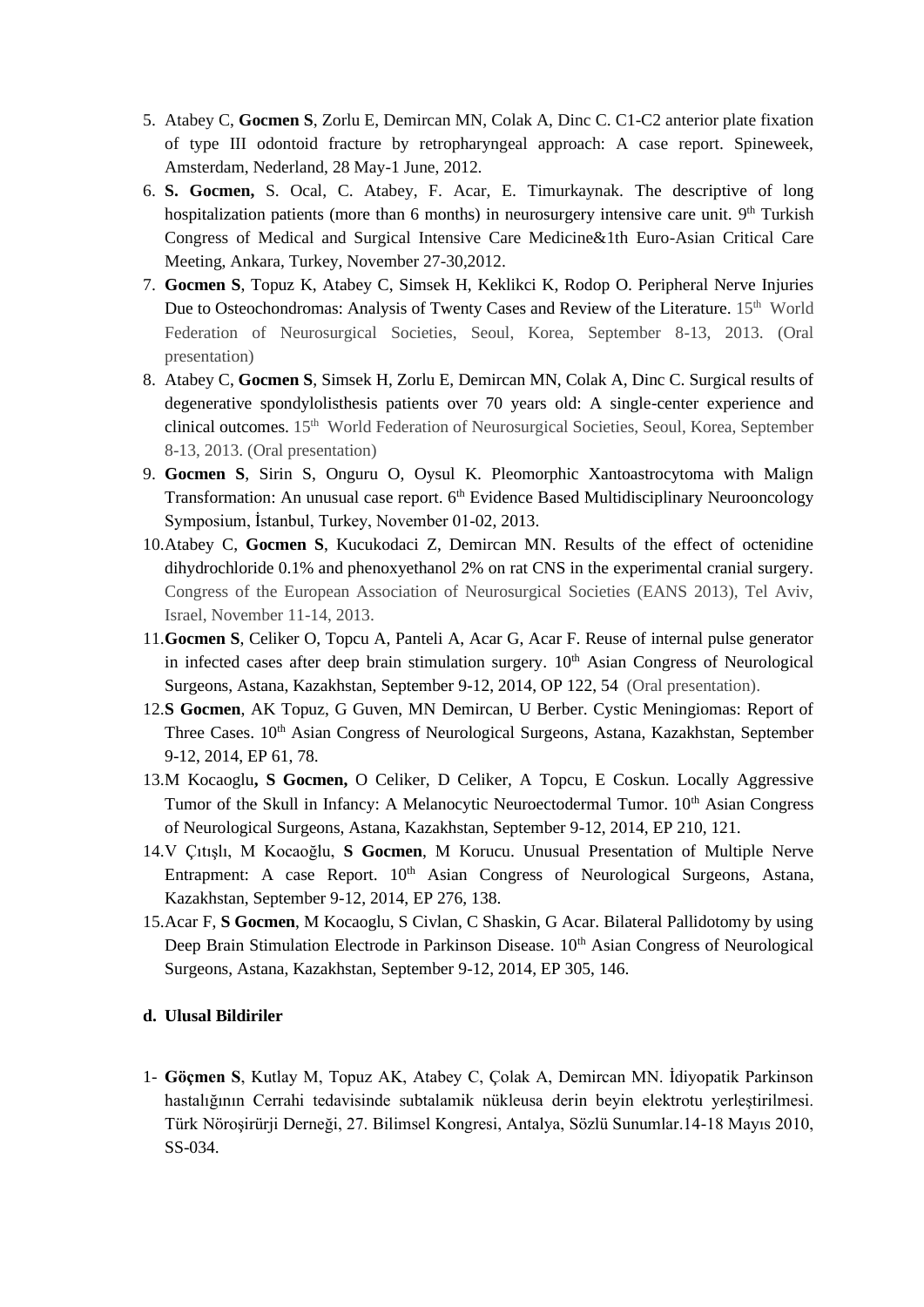- 2- Atabey C, **Göçmen S**, Eroğlu A, Topuz AK, Demircan MN, Küçükodacı Z. Lomber osteokondromalı 80 yaşında erkek hasta: Olgu Sunumu. Türk Nöroşirürji Derneği, 27. Bilimsel Kongresi, Antalya, Elektronik Poster Sunumlar.14-18 Mayıs 2010, EPS-160.
- 3- Atabey C, **Göçmen S,** Kutlay M, Topuz AK, Demircan MN. Kemoterapiye sekonder gelişen anorexia nevroza sonucunda peroneal sinir tuzaklanması. Türk Nöroşirürji Derneği, 27. Bilimsel Kongresi, Antalya, Elektronik Poster Sunumlar.14-18 Mayıs 2010, EPS-161.
- 4- **Göçmen S,** Atabey C, Topuz AK, Eroğlu A, Çolak A, Demircan MN, Dilek I. Kafa travması sonrası olfaktor sinir disfonksiyonu: Olgu Sunumu. Türk Nöroşirürji Derneği, 27. Bilimsel Kongresi, Antalya, Elektronik Poster Sunumlar.14-18 Mayıs 2010, EPS-154.
- 5- **Göçmen S,** Atabey C, Eroğlu A, Topuz AK, Kutlay M, Çolak A, Demircan MN.Astroblastoma: Olgu Sunumu. Türk Nöroşirürji Derneği, 27. Bilimsel Kongresi, Antalya, Elektronik Poster Sunumlar.14-18 Mayıs 2010, EPS-156.
- 6- Çapraz R, Güngör H, Benli S, Atabey C, **Göçmen S,** Demircan MN. Şuuru kapalı hastalarda ağrı kontrolü. Türk Nöroşirürji Derneği, 27. Bilimsel Kongresi, Antalya, Nöroşirürji Hemşireliği Sözlü Sunumlar.14-18 Mayıs 2010, SS-25.
- 7- Benli S, Güngör H, Çapraz R, **Göçmen S,** Atabey C, Demircan MN. Lomber disk hernisi operasyonu sonrası hasta rehabilitasyonu. Türk Nöroşirürji Derneği, 27. Bilimsel Kongresi, Antalya, Nöroşirürji Hemşireliği Poster Sunumlar.14-18 Mayıs 2010, PS-01.
- 8- **Göçmen S**, Zorlu E, Çetinkal A, Atabey C, Topuz AK, Çolak A, Demircan MN. C1-2 Dumbbell Tümör: Olgu sunumu. Türk Nöroşirürji Derneği, 25. Bilimsel Kongresi, Antalya, Elektronik Poster Sunumlar. 22-26 Nisan 2011, EPS-467.
- 9- Uygur F, **Göçmen S**, Aysal BK, Eroğlu A, Şahin C, Demircan MN.İhmal edilmiş Skuamöz hücreli karsinoma:Olgu sunumu. Türk Nöroşirürji Derneği, 25. Bilimsel Kongresi, Antalya, Elektronik Poster Sunumlar. 22-26 Nisan 2011, EPS-469.
- 10- Topuz AK, Güven G, Çolak A, Atabey C, Demircan MN, Zorlu E, **Göçmen S**. Akut fasiyal sinir paralizisi ile prezente olan altıncı sinir şvannomu: olgu Sunumu ve literatürün gözden geçirilmesi. Türk Nöroşirürji Derneği, 25. Bilimsel Kongresi, Antalya, Elektronik Poster Sunumlar. 22-26 Nisan 2011, EPS-348.
- 11- Topuz AK, Atabey C, **Göçmen S**, Şimşek H, Çetinkal A, Kutlay M, Çolak A, Demircan MN. Servikal spondilozisli hastalarda plak kullanılmadan çok seviyeli peek kafes ile yapılan füzyonun uzun dönem takiplerinin klinik sonuçları. Türk Nöroşirürji Derneği, 26. Bilimsel Kongresi, Antalya, Elektronik Poster Sunumlar. 20-24 Nisan 2012, EPS-019.
- 12- Eroğlu A, Topuz AK, Atabey C, Dinç C, **Göçmen S**, Çolak A, Demircan MN. Spinal stabilite cerrahisinde geç dönemde gelişen sorunların değerlendirilmesi: olgu sunumları. Türk Nöroşirürji Derneği, 26. Bilimsel Kongresi, Antalya, Elektronik Poster Sunumlar. 20-24 Nisan 2012, EPS-025.
- 13- Topuz AK, Eroğlu A, **Göçmen S**, Atabey C, Kurt H, Çolak A, Demircan MN. Kesici alet yaralanmasına bağlı izole dorsal skapular sinir lezyonu. Türk Nöroşirürji Derneği, 26. Bilimsel Kongresi, Antalya, Elektronik Poster Sunumlar. 20-24 Nisan 2012, EPS-026.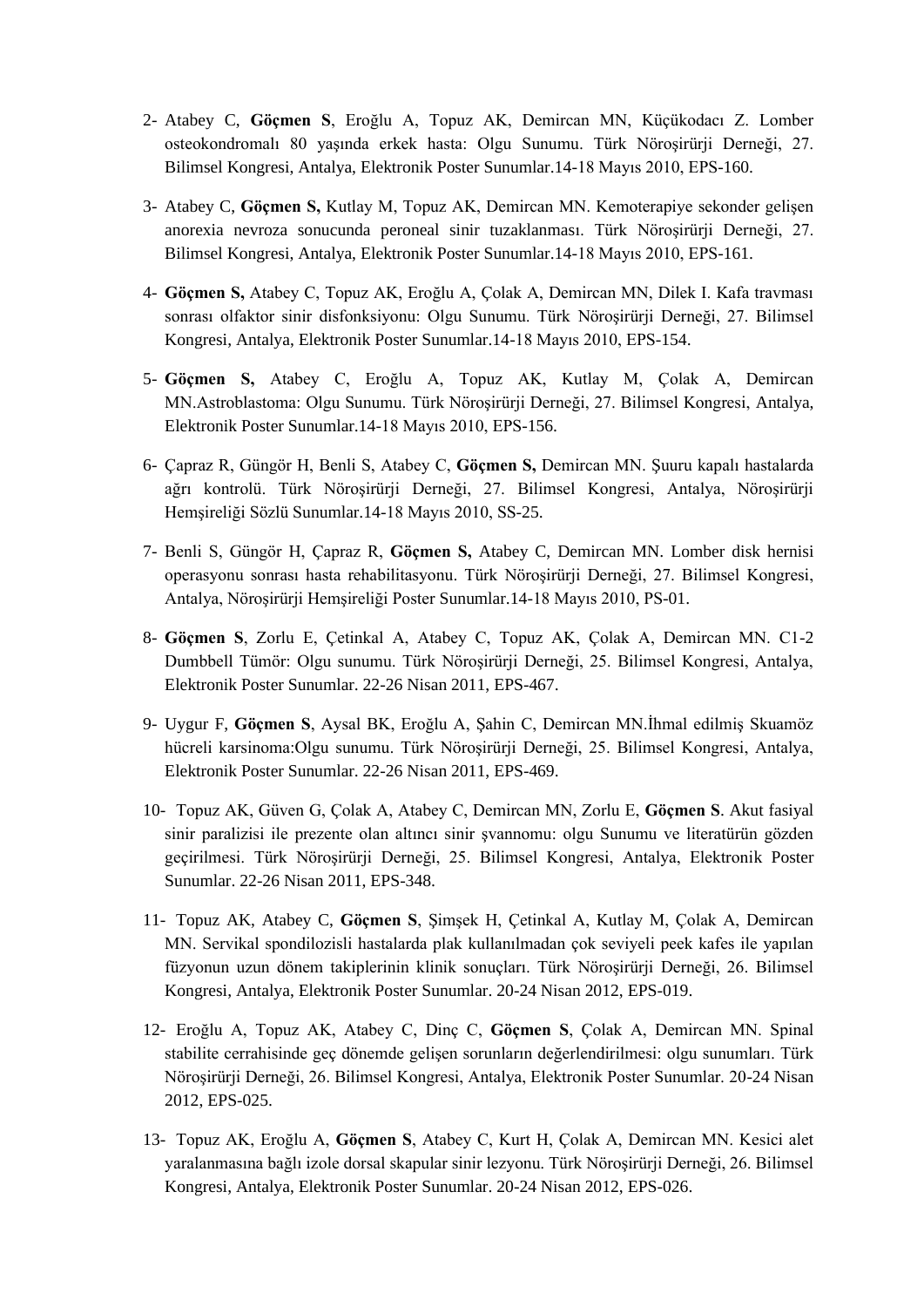- 14- Topuz AK, Eroğlu A, Atabey C, **Göçmen S**, Dinç C, Zorlu E, Çolak A, Demircan MN. İnsitu dekompresyona bağlı gelişmiş ulnar sinir instabilitesi: Olgu sunumu. Türk Nöroşirürji Derneği, 26. Bilimsel Kongresi, Antalya, Elektronik Poster Sunumlar. 20-24 Nisan 2012, EPS-027.
- 15- Topuz AK, Eroğlu A, Atabey C, Dinç C, **Göçmen S**, Çolak A, Demircan MN. Nüks 18 karpal tünel sendromu olgusu ve nedenlerinin değerlendirilmesi. Türk Nöroşirürji Derneği, 26. Bilimsel Kongresi, Antalya, Elektronik Poster Sunumlar. 20-24 Nisan 2012, EPS-030.
- 16- Topuz AK, Eroğlu A, Atabey C, **Göçmen S**, Kurt H, Çolak A, Demircan MN. Sağ brakiyal pleksus ve subklavian arter basısına bağlı servikal radikülopati ve akral siyanoz kliniği ile ortaya çıkan non-hodgkin malign lenfoma: Olgu sunumu. Türk Nöroşirürji Derneği, 26. Bilimsel Kongresi, Antalya, Elektronik Poster Sunumlar. 20-24 Nisan 2012, EPS-032.
- 17- Güven G, Topuz AK, Atabey C, **Göçmen S**, Çolak A, Demircan MN. Servikal spinal intramedüller kist hidatik olgusu: cerrahisiz yedi yıllık takip sonuçları. Türk Nöroşirürji Derneği, 26. Bilimsel Kongresi, Antalya, Elektronik Poster Sunumlar. 20-24 Nisan 2012, EPS-174.
- 18- Eroğlu A, Topuz AK, Atabey C, **Göçmen S**, Dinç C, Çolak A, Demircan MN. Posterior fossa cerrahisinin nadir bir komplikasyonu: lomber spinal subakut subdural hematom: olgu sunumu. Türk Nöroşirürji Derneği, 26. Bilimsel Kongresi, Antalya, Elektronik Poster Sunumlar. 20-24 Nisan 2012, EPS-407.
- 19- Atabey C, Koç A, Eroğlu A, **Göçmen S**, Topuz AK,Çolak A, Demircan MN, Öncül O, Görenek L, Turhan V, Acar A, Özyurt M, Baylan O. Beyin Cerrahi yoğun bakım ünitesinde santral venöz kateterizasyona bağlı gelişen hastane enfeksiyonları. Türk Nöroşirürji Derneği, 26. Bilimsel Kongresi, Antalya, Nöroşirürji Hemşireliği Sözlü Sunumlar. 20-24 Nisan 2012, SS-024.
- 20- Eroğlu A, Atabey C, Topuz AK, Dinç C, **Göçmen S**, Kurt H, Çolak A, Demircan MN, Papillay glioneural tumor of the parietooccipital lobe: Case report.20-24 Nisan 2012, EPS409- 024.
- 21- Atabey C, **Göçmen S**, Küçükodacı Z, Demircan MN. Deneysel kranial cerrahide %0.1 octenidine dihydrochloride ve %2 phenoxyethanol'ün rat santral sinir sisteminde etkileri ve sonuçları. Türk Nöroşirürji Derneği, 27. Bilimsel Kongresi, Antalya, Sözlü Sunumlar.12-16 Nisan 2013, SS-118.
- 22- G**öçmen S**, Eroğlu A, Topuz AK, Atabey C, Zorlu E. Pralidoksim oto-enjektör yaralanmasına bağlı gelişen median sinir lezyonu: olgu sunumu. Türk Nöroşirürji Derneği, 27. Bilimsel Kongresi, Antalya, Elektronik Poster Sunumlar. 12-16 Nisan 2013, EPS-190.
- 23- **Göçmen S**, Atabey C, Güven G, Şimşek H, Çolak A. Management of spinal epidural lipomatosis: A report of two cases. Türk Nöroşirürji Derneği, 27. Bilimsel Kongresi, Antalya, Elektronik Poster Sunumlar. 12-16 Nisan 2013, EPS-191.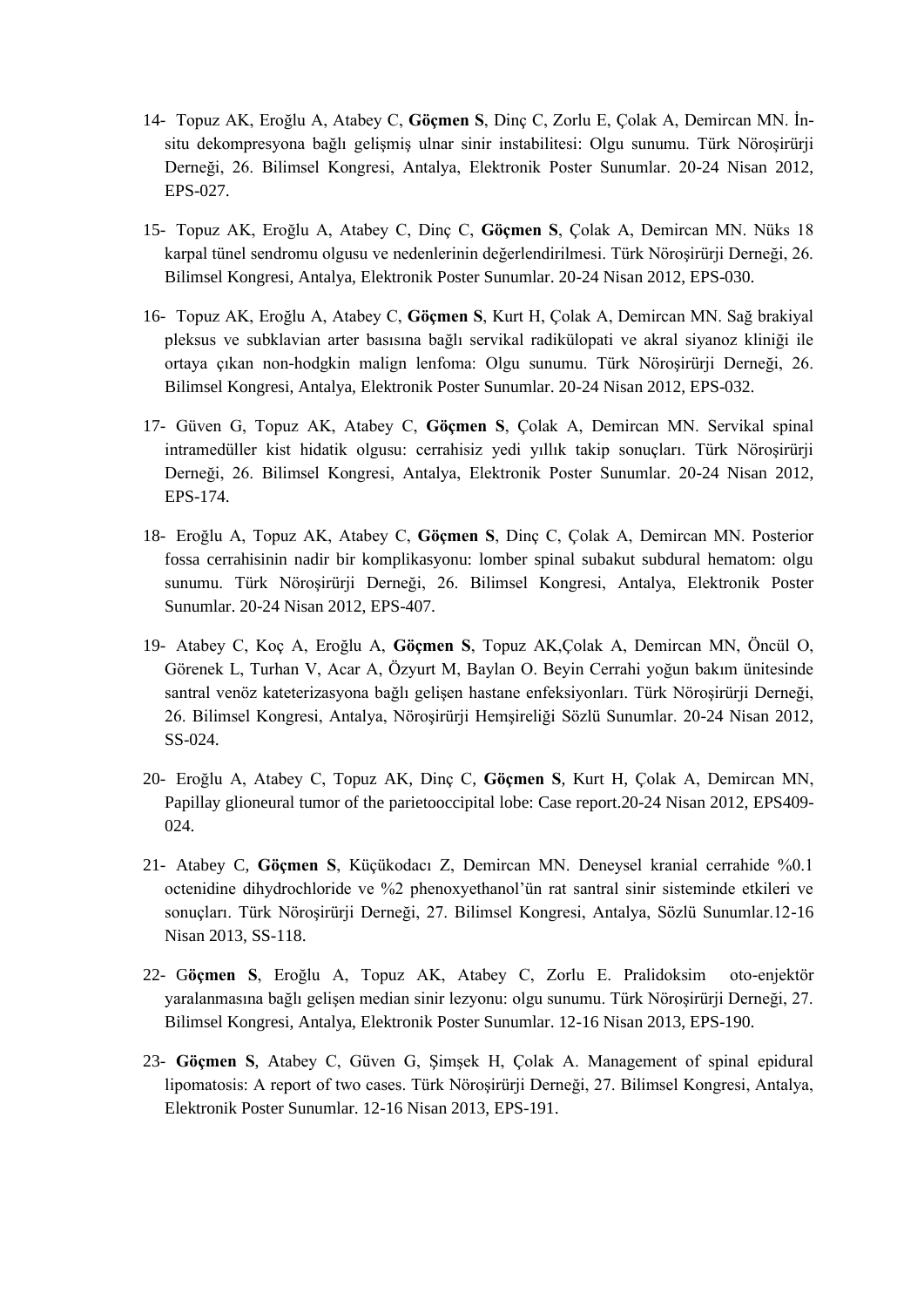- 24- Erbaş YC, **Göçmen S**, Yılmaz E, Erdoğan E. Lomber radikülopatiye neden olan sinovial kist: Olgu sunumu. Türk Nöroşirürji Derneği, 27. Bilimsel Kongresi, Antalya, Elektronik Poster Sunumlar. 12-16 Nisan 2013, EPS-215.
- 25- Eroğlu A, Atabey C, **Göçmen S**, Zorlu E, Topuz AK, Düz B. İntrakranial yerleşimli 78 menengiom olgusunun literature eşliğinde incelenmesi. Türk Nöroşirürji Derneği, Antalya, 27. Bilimsel Kongresi, Elektronik Poster Sunumlar. 12-16 Nisan 2013 EPS-391, 259.
- 26- Erbaş YC, **Göçmen S**, Kendirli T, Ataç K, Erdoğan E. Neurovascular compression of the left rostral ventrolateral medulla: clinic findings and surgical result. Türk Nöroşirürji Derneği, 27. Bilimsel Kongresi, Antalya, Elektronik Poster Sunumlar. 12-16 Nisan 2013, EPS-464, 285.
- 27- **Göçmen S**, Kutlay M, Erikçi A, Atabey C, Sayan O, Haholu A. Central Nervous system involvement of T-cell prolymphocytic leukemia diagnosed with stereotactic brain biopsy: case report. Türk Nöroşirürji Derneği, 27. Bilimsel Kongresi, Antalya, Elektronik Poster Sunumlar. 12-16 Nisan 2013, EPS-565.
- 28- Atabey C, Zorlu E, Kurt H, **Göçmen S**, Ünsal D, Dinc C, Demircan MN. Lomber spinal cerrahi sonrası ağrının azaltılmasında en ekonomik yöntem: soğuk kompresyon uygulaması. Türk Nöroşirürji Derneği, 28. Bilimsel Kongresi, Antalya, Sözlü Sunumlar.4-8 Nisan 2014, SS-062.
- 29- Erbaş C, **Göçmen S**, Kocaoğlu M, Çıtışlı V, Erdoğan E. Foramen magnum meningioma: olgu sunumu. Türk Nöroşirürji Derneği, 28. Bilimsel Kongresi, Antalya, Elektronik Poster Sunumlar. 4-8 Nisan 2014, EPS-424, 271.
- 30- Çıtışlı V, Yıldız N, Kılavuz Ş, **Göçmen S**, Acar F, Ardıç F. Paraparesis due to depressed vertex fracture: case report. Türk Nöroşirürji Derneği, 28. Bilimsel Kongresi, Antalya, Elektronik Poster Sunumlar. 4-8 Nisan 2014, EPS-631, 345.
- 31- **Gocmen S**, Acka G, Pusat S, Onguru O, Kahraman S." Başlıksız stereotaksik kraniyal biyopside tanısal doğruluk ve komplikasyon oranları" Türk Nöroşirürji Derneği, 33. Bilimsel Kongresi, Antalya,Sözlü Sunumlar SS-043. 11-14 Nisan 2019.
- 32- Koç MS, Taşçı M, **Gocmen S**, Acka G, Kahraman S."Yoğun bakım hastalarında Beslenme" Türk Nöroşirürji Derneği, 33. Bilimsel Kongresi, Antalya,Sözlü SunumlarSS-021. 11-14 Nisan 2019.
- 33- Dokdok M, Baykara E,**Gocmen S**, Kahraman S, Kutukcu Y."Isolated unilateral hypoglossal nerve palsy caused by internal carotid artery loop" Türk Nöroşirürji Derneği, 33. Bilimsel Kongresi, Antalya, Poster Sunum PS-138. 11-14 Nisan 2019.
- 34- Gok S, **Gocmen S**, Senturk AT, Gundogdu F." Travma sonrası hematomla ortaya çıkan saçlı deri nörofibromalı bir olgu" Türk Nöroşirürji Derneği, 33. Bilimsel Kongresi, Antalya, Poster Sunum PS-134. 11-14 Nisan 2019.
- **e. Kitaplar veya kitaplarda yazılan bölümler**
- 1. **Gocmen S.** Anevrizma cerrahisinde genel prensipler (sayfa 97-106). Çeviri Editörleri (**Demircan MN, Çolak A, Kutlay M). Nöroşirürji Teknikleri Atlası.** Habitat Kitabevi Ltd.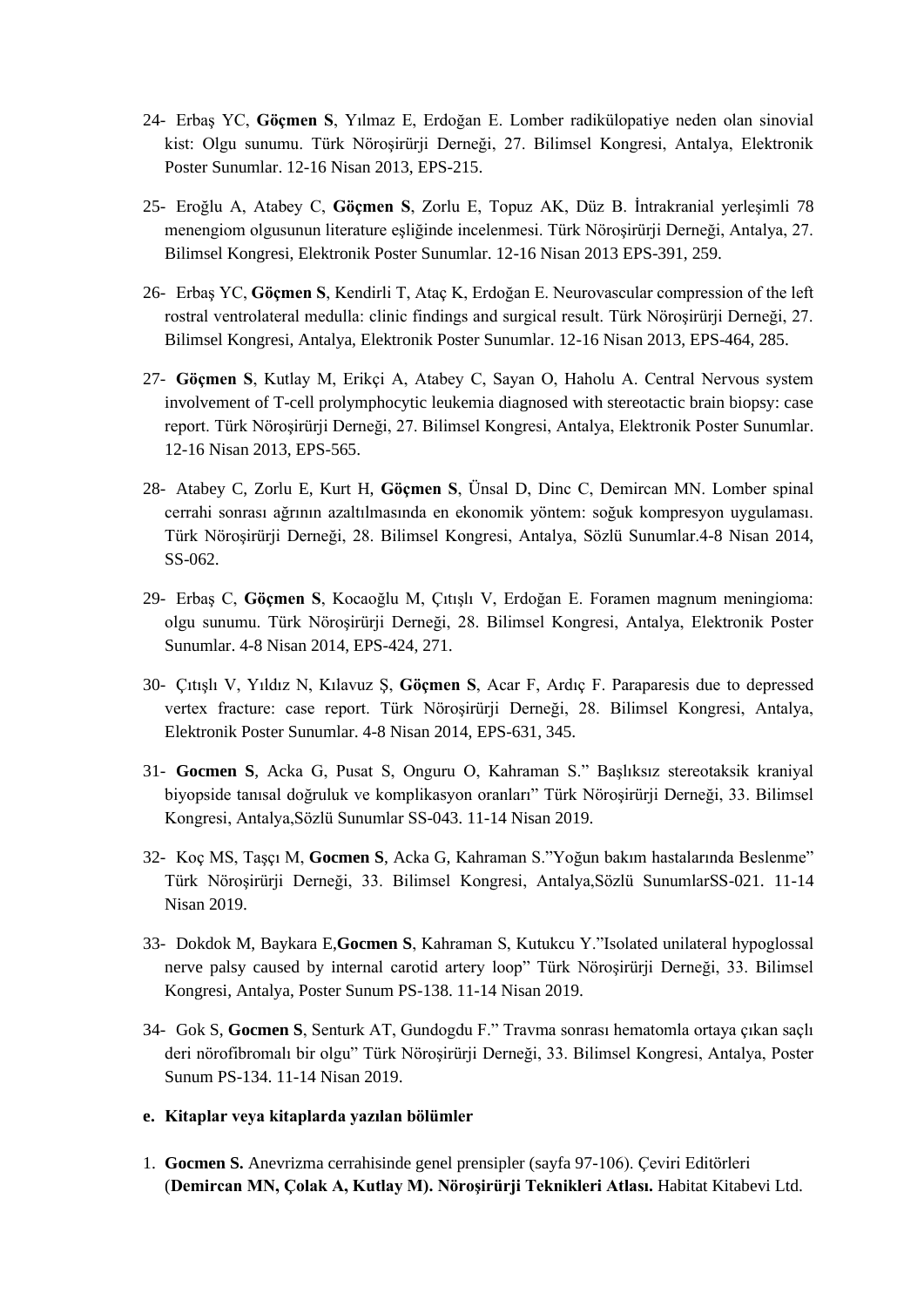Şti. Ankara, 2012. Atlas of Neurosurgical Techniques: Brain, Last Edition, Sekhar L, Fessler RG (eds) Thieme: Newyork

- 2. **Gocmen S.** İCA supraklinoid anevrizmaları (sayfa 107-113). Çeviri Editörleri (**Demircan MN, Çolak A, Kutlay M). Nöroşirürji Teknikleri Atlası.** Habitat Kitabevi Ltd. Şti. Ankara, 2012. Atlas of Neurosurgical Techniques: Brain, Last Edition, Sekhar L, Fessler RG (eds) Thieme: Newyork
- 3. **Gocmen S.** İCA infraklinoid-klinoid anevrizmaları (sayfa 114-124). Çeviri Editörleri (**Demircan MN, Çolak A, Kutlay M). Nöroşirürji Teknikleri Atlası.** Habitat Kitabevi Ltd. Şti. Ankara, 2012. Atlas of Neurosurgical Techniques: Brain, Last Edition, Sekhar L, Fessler RG (eds) Thieme: Newyork
- 4. **Gocmen S.** AcomA anevrizmaları (sayfa 134-140). Çeviri Editörleri (**Demircan MN, Çolak A, Kutlay M). Nöroşirürji Teknikleri Atlası.** Habitat Kitabevi Ltd. Şti. Ankara, 2012. Atlas of Neurosurgical Techniques: Brain, Last Edition, Sekhar L, Fessler RG (eds) Thieme: Newyork
- 5. **Gocmen S.** MCA anevrizmaları (sayfa 125-133). Çeviri Editörleri (**Demircan MN, Çolak A, Kutlay M). Nöroşirürji Teknikleri Atlası.** Habitat Kitabevi Ltd. Şti. Ankara, 2012. Atlas of Neurosurgical Techniques: Brain, Last Edition, Sekhar L, Fessler RG (eds) Thieme: Newyork
- 6. **Gocmen S.** Servikal Endoskopik Foraminotomi (sayfa 478-482). Çeviri Editörü (**Çolak A). Nöroşirürji Teknikleri Atlası.** Habitat Kitabevi Ltd. Şti. Ankara, 2012. Atlas of Neurosurgical Techniques: Brain, Last Edition, Sekhar L, Fessler RG (eds) Thieme: Newyork
- 7. **Gocmen S.** Torakosopi Yardımlı Spinal Cerrahi Bölüm 109 (sayfa 487-493). Çeviri Editörü (**Çolak A). Nöroşirürji Teknikleri Atlası.** Habitat Kitabevi Ltd. Şti. Ankara, 2012. Atlas of Neurosurgical Techniques: Brain, Last Edition, Sekhar L, Fessler RG (eds) Thieme: Newyork
- 8. **Gocmen S.** Lomber Kemonükleozis Bölüm 110 (sayfa 495-496). Çeviri Editörü (**Çolak A). Nöroşirürji Teknikleri Atlası.** Habitat Kitabevi Ltd. Şti. Ankara, 2012. Atlas of Neurosurgical Techniques: Brain, Last Edition, Sekhar L, Fessler RG (eds) Thieme: Newyork
- 9. **Gocmen S.** Posterolateral Girişimle Artroskopik ve Endoskopik mikrodiskektomi, Bölüm 111 (sayfa 497-502). Çeviri Editörü (**Çolak A). Nöroşirürji Teknikleri Atlası.** Habitat Kitabevi Ltd. Şti. Ankara, 2012. Atlas of Neurosurgical Techniques: Brain, Last Edition, Sekhar L, Fessler RG (eds) Thieme: Newyork
- 10.**Gocmen S.** Foraminal Epidural Endoskopik Diskektomi Bölüm 112 (sayfa 503-506). Çeviri Editörü (**Çolak A). Nöroşirürji Teknikleri Atlası.** Habitat Kitabevi Ltd. Şti. Ankara, 2012. Atlas of Neurosurgical Techniques: Brain, Last Edition, Sekhar L, Fessler RG (eds) Thieme: Newyork
- 11.**Gocmen S.** Perkütan Spinal Kord Stimülatör İmplantasyonu Bölüm 113 (sayfa 507-510). Çeviri Editörü (**Çolak A). Nöroşirürji Teknikleri Atlası.** Habitat Kitabevi Ltd. Şti. Ankara, 2012. Atlas of Neurosurgical Techniques: Brain, Last Edition, Sekhar L, Fessler RG (eds) Thieme: Newyork
- 12.**Gocmen S.** Lomber Vertebranın Retroperitoneal Ortaya Konması Bölüm 114 (sayfa 511-515). Çeviri Editörü (**Çolak A). Nöroşirürji Teknikleri Atlası.** Habitat Kitabevi Ltd. Şti. Ankara, 2012. Atlas of Neurosurgical Techniques: Brain, Last Edition, Sekhar L, Fessler RG (eds) Thieme: Newyork
- 13.**Gocmen S.** Mikroendoskopik Diskektomi Bölüm 115 (sayfa 516-520). Çeviri Editörü (**Çolak A). Nöroşirürji Teknikleri Atlası.** Habitat Kitabevi Ltd. Şti. Ankara, 2012. Atlas of Neurosurgical Techniques: Brain, Last Edition, Sekhar L, Fessler RG (eds) Thieme: Newyork
- 14.**Gocmen S.** Lomber Dar Kanal için Mikroendoskopik Dekompresyon Bölüm 116 (sayfa 520- 524). Çeviri Editörü (**Çolak A). Nöroşirürji Teknikleri Atlası.** Habitat Kitabevi Ltd. Şti.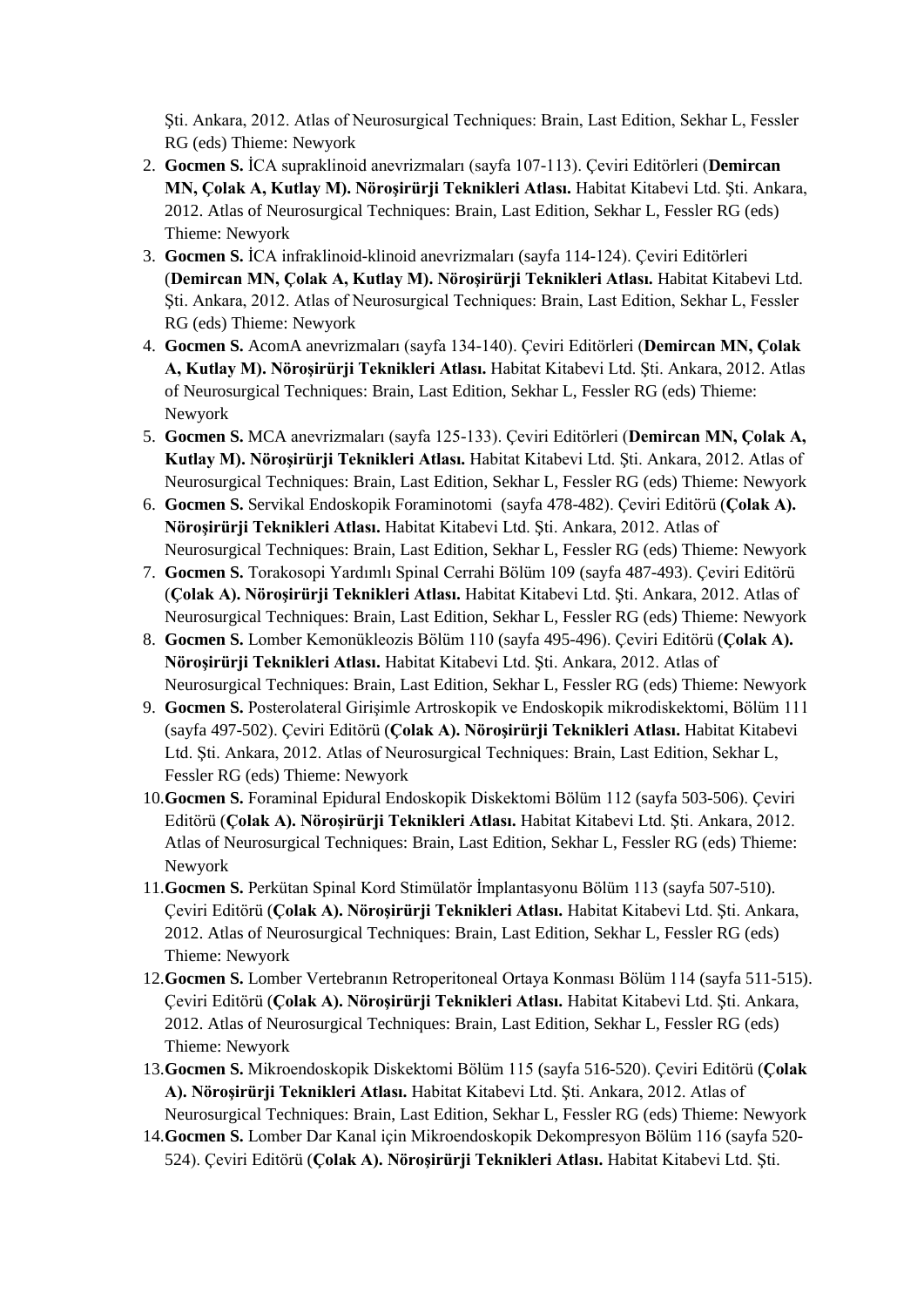Ankara, 2012. Atlas of Neurosurgical Techniques: Brain, Last Edition, Sekhar L, Fessler RG (eds) Thieme: Newyork

- 15.**Gocmen S.** Mikroendoskopik yardımlı Transforaminal Lomber interbody Füzyon Bölüm 117 (sayfa 525-529). Çeviri Editörü (**Çolak A). Nöroşirürji Teknikleri Atlası.** Habitat Kitabevi Ltd. Şti. Ankara, 2012. Atlas of Neurosurgical Techniques: Brain, Last Edition, Sekhar L, Fessler RG (eds) Thieme: Newyork
- 16.**Gocmen S.** Vertebroplasti ve Kifoplasti Bölüm 118 (sayfa 530-535). Çeviri Editörü (**Çolak A). Nöroşirürji Teknikleri Atlası.** Habitat Kitabevi Ltd. Şti. Ankara, 2012. Atlas of Neurosurgical Techniques: Brain, Last Edition, Sekhar L, Fessler RG (eds) Thieme: Newyork
- 17.Acar F, **Gocmen S.** Dorsal Rhizotomy and Dorsal Root Ganglionectomy. Section 4 Destructive Procedures. Part 53. 540-550.Surgical Management of Pain, Kim J. Burchiel 2.edition, Thieme
- 18.Acar F, Zisakis A, **Gocmen S.** Chapter 176: Evidence Base: Neurostimulation for Pain, Youmans and Winn Neurological Surgery, 7/e
- 19.Acar F, Zisakis A, **Gocmen S.** Chapter 180: Dorsal Rhizotomy and Dorsal Root Ganglionectomy, Youmans and Winn Neurological Surgery, 7/e
- 20.Acar F, **Gocmen S.** Fonksiyonun Cerrahi Anatomisi; "Red Nukleus." Bölüm 22; 243-246. İzmir , 2018.
- 21.**Gocmen S,** Acar F**.** Fonksiyonun Cerrahi Anatomisi; "Tremorda derin beyin stimülasyonu" Bölüm 146;1595-1603. İzmir, 2018.
- 22.**Gocmen S,** Baykara E**.** Klinisyenler için Beslenme; "Beyin cerrahisi ve Nörolojik Yoğun Bakım Hastalarında Beslenme Yönetimi" Bölüm 24, sayfa 189-195, İstanbul Tıp Kitap evleri 2019.

### **8. Projeler**

### **9. İdari görevler**

Anadolu Sağlık Merkezi, Tıbbi Kayıt Kurulu

### **10.Bilimsel Kuruluşlara Üyelikler**

- a. Eurospine
- b. Türk Nöroşirürji Derneği
- c. Türk Stereotaksik Fonksiyonel ve Epilepsi Cerrahi Grup
- d. Türk Vasküler Cerrahi Grup
- e. Türk Omurga Derneği

# **11.Ödüller**

- a. German Society of Neurosurgery awards, Traveller Award for young neurosurgeons. Dresden, Germany, May 11-14, 2014.
- b. C Atabey, E Zorlu, H Kurt, **S Göçmen**, D Ünsal, C Dinç, MN Demircan. Lomber Spinal Cerrahi Sonrası Ağrının Azaltılmasında En Ekonomik Yöntem: Soğuk Kompresyon Uygulaması. Türk Nöroşirürji Derneği, Omurga Ve Omurilik Tümörleri Sempozyumu, Yılın Bildirileri "İkincilik Ödülü" 25-28 Eylül 2014, Çeşme, İzmir.